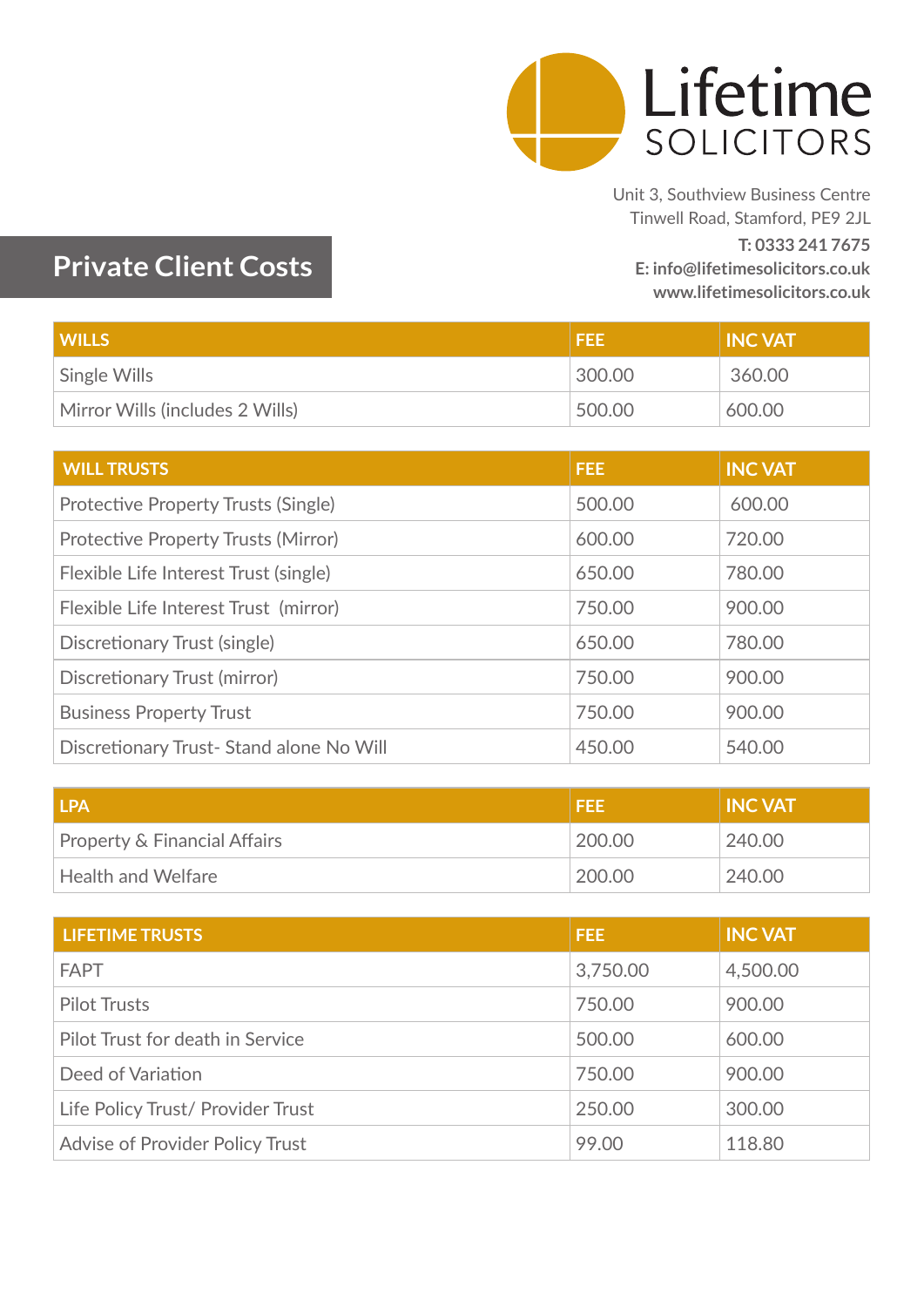## **Private Client Costs**



| <b>OTHER SERVICES</b>              | FEE.               | <b>INC VAT</b> |
|------------------------------------|--------------------|----------------|
| Document Storage                   | 25.00              |                |
| <b>Severance Of Tenancy</b>        | 75.00              |                |
| Declaration of trust               | 600.00             | 720.00         |
| <b>Cross Option Agreement</b>      | 1,500.00           | 1,800.00       |
| <b>Co-Habitation Agreement</b>     | 750.00             | 900.00         |
| Deputyship Application             | 950.00             | 1,140.00       |
| Certified Copy of LAP or Will      | 20.00              |                |
| <b>Document Review</b>             | <b>Hourly Rate</b> |                |
| Deed of retirement and appointment | 300                | 360            |

| <b>PROBATE SERVICES</b>    |                    | <b>INC VAT</b> |
|----------------------------|--------------------|----------------|
| Full Estate Administration | 2% of Gross Estate |                |

| <b>TRUST REGISTRATION</b> | ÆВ     | 'I INC VAT |
|---------------------------|--------|------------|
| Register the trust        | 250.00 | 300.00     |

| <b>DISBURSEMENTS</b>              | FEE:   | <b>INC VAT</b> |
|-----------------------------------|--------|----------------|
| Registration Fee per LPA (NO VAT) | 82.00  |                |
| <b>Probate Fee</b>                | 155.00 | 186.00         |
| Copies of the Grant of Probate    | 1.50   |                |
| <b>Statutory Adverts</b>          | Varies |                |
| <b>Official Copy Register</b>     | 3.00   | 3.60           |
| Bankruptcy Search (per name)      | 2.00   | 2.40           |
| Priority Search (per search)      | 3.00   | 3.60           |
| Service Provider Admin Fee        | 4.50   | 5.40           |
| AP1 submission                    | 4.00   | 4.80           |